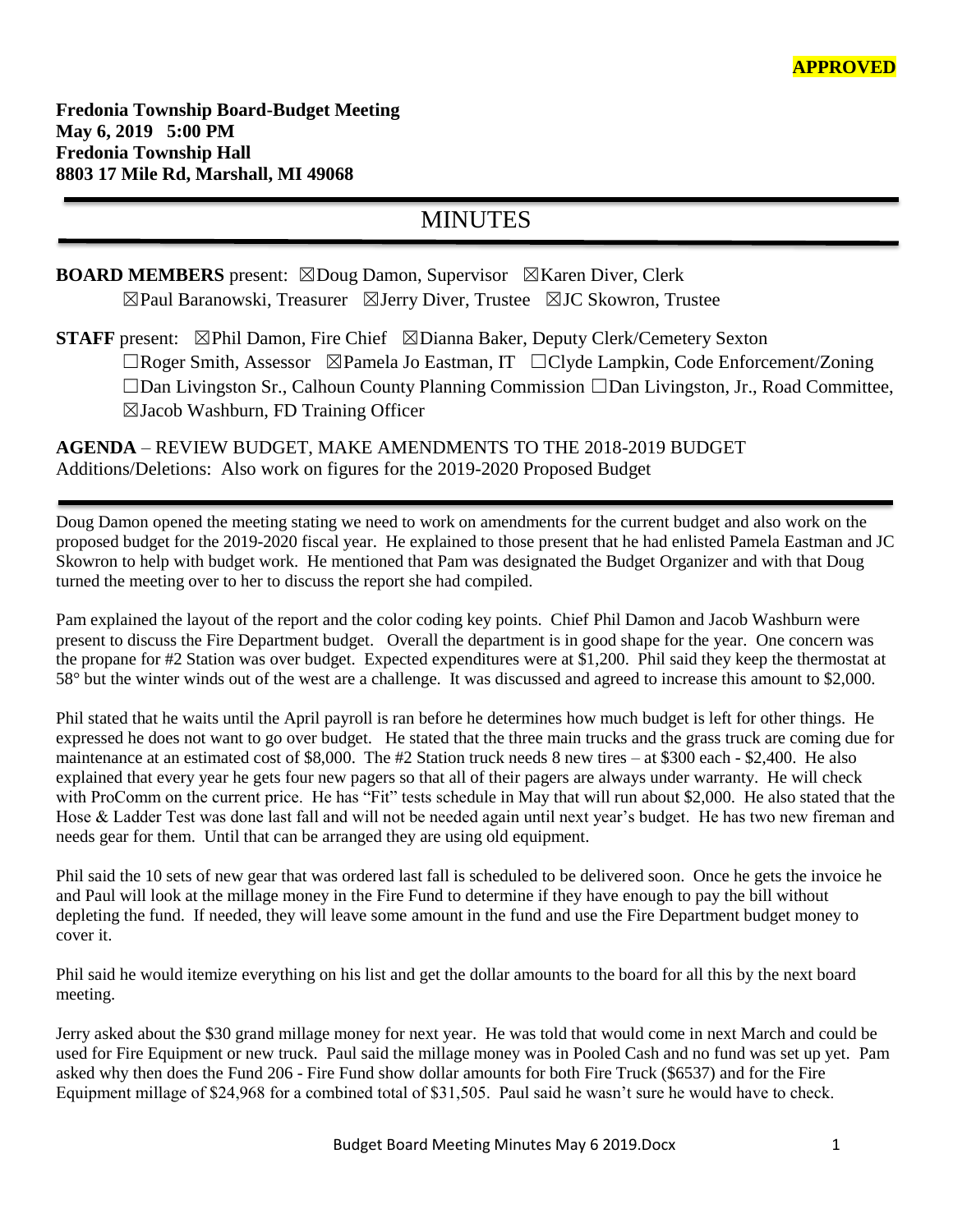There was discussion about Deferred Comp line item and why it is over budget. Karen and Pam said this needs to be investigated further.

Phil asked about the possibility of getting a Township Sam's Club Card so he can purchase 9 volt batteries there for a much cheaper price and not have to pay sales tax. There was much discussion about Non-profit verses Tax Exempt. Karen said that we have a Township Tax Exempt number and with that sales taxes are not charged. Jerry said we are not non-profit because we will still need to pay taxes on expenditures at the end of the year. He also said he believes nonprofit is different that Tax Exempt. JC mentioned it depends on how the paperwork is submitted. Pam suggested they ask the question to the proper people. Karen said she would look into this.

The Fire Department's line item for Lawn Mowing and Snow plowing was then discussed. Charles Fisher is the new Lawn Mower guy for #2 Station and Lutheran Cemetery. He guessed the split between the two was \$20 or \$25 for #2 and the rest for the cemetery. Final split was calculated using \$25/mow for #2 Station. There followed a huge discussion on just how many times the guys would mow. Ended up using 14 mows per fiscal year, for a total of \$800 at #2 that included snow plowing. Pam reminded Karen to be diligent in the account splitting between Fire Department and Cemetery accounts when Charles submits his bills.

Karen asked Phil about the conference they just attended. Phil stated he has gotten free tickets so the only bill was for gas. He does not submit mileage because he does not want to hurt his budget.

Dianna Baker was present to discuss the Cemetery Budget. Pam informed her that there had been many accounting issues between her line items and that she had worked with JC and Karen to clean these up. It was noted that Dianna (Sexton), JR (Grave Openings), and Jerry Cole (Grave Foundations) all get paid out of this department.

Dianna stated that we receive \$500 per burial. In summer months grave openings cost \$325. In winter months of November through March the cost is \$425. Actual budget figures are based on by how many people pass away.

Jerry asked why the Operating Supplies went over budget. Pam advised that it was due to approximately \$540 being paid for the new signs that he put up at all three cemeteries. It was noted that Lyon Lake's sign is not yet up but Jerry assured us he had bought everything he needed to do the job.

Dianna said we could remove the Publishing line item from the budget. She posts notices at the cemeteries and Pam posts them to the website. It was suggested that she also post them at the board in front of the Town Hall. Jerry asked what the timeframe was for folks to remove stuff from graves. Dianna refreshed his memory that for Spring Cleanup everything is to be removed by the 4th Saturday of MARCH, and for Fall Cleanup everything is to be removed by the 4th Saturday of SEPTEMBER. Jerry & Karen said if they find a broken plastic pot they throw it away. Dianna reminded them they are not to move flowers or urns. There followed much discussion about lawn mowing. Jerry said he had already mowed in April and folks were stopping by saying it was nice to see someone out working. He said the old section is full of leafs, sticks, and tall grass. It will take a lot of work at \$16/hour to clean up.

Jerry also stated he is taking a 1099 for the work. We are just cutting him a check and he will pay his own taxes. Doug stated he will check with the MTA in the morning as we are not sure Jerry is allowed to dictate how he is paid as he is already on the payroll for his Trustee work. Jerry said regardless he wants a 1099.

Jerry stated he thinks we should calculate 7 mows from now through June. He thinks we should change our calculations for Lyon Lake because we used \$300/mow but his bid to the township that passed was \$300 total for the cemetery and the hall. Pam informed him that was not what his bid said – it was actually \$300 for Lyon Lake and \$25 for the hall. Jerry disagreed. Karen told him Pam was right. Jerry thanked Pam for getting him more money. Pam denied she had done any such thing, she was just stating facts. Proper calculations for all 3 cemeteries were made and came up with a lawn mowing total of \$4,025. Dianna suggested we add \$1,000 to allow for overages. Jerry said he has 12 hours doing leaf pickup already and needs at least another 3 hours to finish. Paul asked if 20 hours was enough. Pam suggested a constraint be put on the leaf pickup and grass weed whacking otherwise the time spent could become an issue. Jerry

**APPROVED**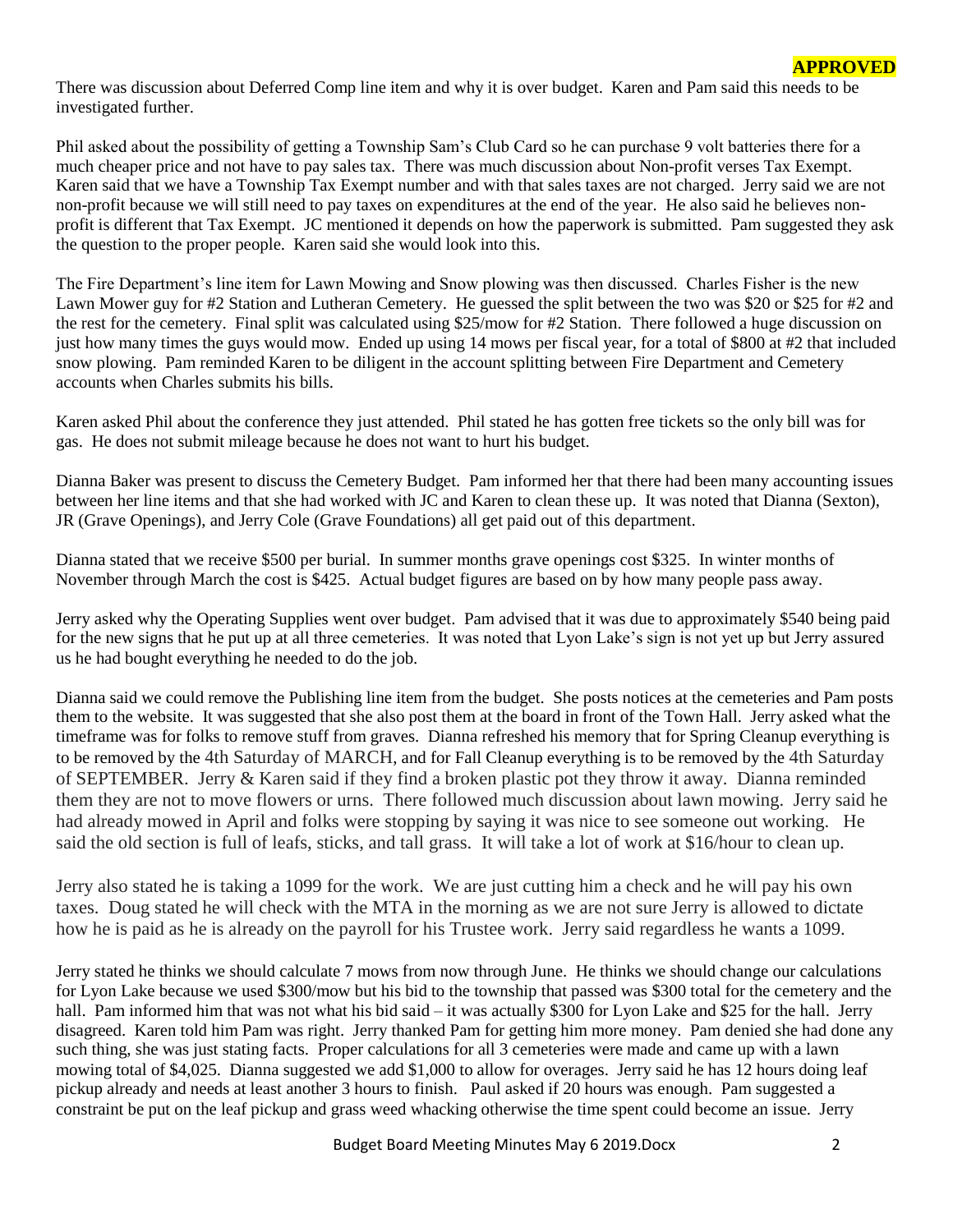disagreed. Pam asked Dianna who has been the Sexton for many years how long she thought it takes for cleanup at each cemetery. It was agreed that 5 hours for both Lutheran and Houston should be enough – which came in at \$80. The budget amount was set to \$100 for both. Jerry suggested 25 hours for Lyon Lake. Dianna said it shouldn't take that much. Jerry said it won't next year but this year he has a mess to cleanup because the previous guy didn't do his job. Doug reminded everyone that Mr. Upston had served us for many years but now that he has health issues and had to resign it is understandable why somethings did not get done last fall. JC and Paul thought \$4500 was a good figure. That would bring the budget up from \$7,500 to \$8,000 for this year.

We then discussed charges for next fiscal year. Calculations were based on 13 mowings/year. Dianna stated she only snow plows the cemetery when there is a funeral and that it was only done once last year for \$75. We all agreed to go with \$150 for snow plowing. Jerry told Pam she isn't thinking right. Phil said 20 mowings. We calculated for 13. And "I don't want to be caught with my pants down come budget time." Doug said he did his figures using 14 mowings. Paul said we calculated it at \$8,000 for 13 mowings. Jerry said, "I'll be honest with you Pam I planned to make \$6,000 mowing this year." It was agreed to adjust the figures using 14 mowings/year at all cemeteries. When all the calculations for lawn mowing, leaf/grass cleanup, and snow plowing were made the finally agreed upon total was \$8,600. That includes \$8,050 for mowing, \$450 for cleanup, and \$100 for snow plowing. Paul asked Jerry if he was comfortable with that and Jerry responded that he didn't know because he didn't have a calculator.

Pam mentioned that now we need to adjust FICA/Medicare but Paul said if 1099s are given there are no taxes taken. Karen said she would need to check how Phil and Charlie wanted there's done. Jerry said he is not deferring anything he wanted a 1099 and he would pay his own taxes. Doug reminded everyone he intended to contact the MTA on this issue and whether or not we need contracts. Jerry told him to ask about contracts for all employees.

Pam stated that there was a recommendation to increase Dianna's wages by \$3000/year. We need to digitize our cemetery records and there is a ton of work to do and Dianna is the most logical one to do it. Pam suggested that there is a ton of work to do and it may take 200-400 hours plus to complete it. Karen agreed because we have Potem software and we need to use it. Jerry questioned Pam's 200-400 hours guess. He asked "how long you guys been sleeping back there? Under the lamp or something... I mean you got a ridiculous question you asked about lawn mowing so Jesus Christ Pam where are you coming from?" Pam mentioned as example she had already spent over 100 hours doing budget work, cemeteries would be a lot more. Doug mentioned that in the past when they got estimates to hire the work done it was a large sum of money.

JC recommended we move on. Pam asked Doug if there needed to be a vote on the wage increase. Doug said no it would become a matter of the budget and that would then get voted on. All agreed to the increase. Paul suggested using the MTA Calculator Tool to see what other townships are paying their employees. Jerry said he thinks Dianna does more than she gets paid for. He then asked what the final cemetery total for 1920 *(he meant 2019-2020)* budget came up to how much? The total is now \$19,050 for everything.

The meeting continued with Pam going through each department and every line item inside them. She explained all the adjustments that were agreed upon by the group and made in the last 3 weeks. She again reminded all that under Elections a new expense that the township needs to budget for. Every time we have an election our new voting equipment needs to be programmed. That fee runs about \$3,000 per election. Doug is going to check with others to see if townships can get a "kick-back" for these fees. Karen said Teri Loew from the county said no. It was decided that if there are 3 elections next year then we need to budget for \$9,000.

The Assessor's wages were again discussed. It was mentioned that "re-inspection" is the proper description verses "canvassing". Pam stated we need to settle on how the assessor is paid. Karen had moved canvassing to his wages in January. If something happened to Roger we would need to pay someone else to do the canvassing. Jerry said the MTAs opinion is canvassing is part of Roger's statutory duties. Karen said Neil, the auditor, said the same thing. Jerry said Roger came to the board to get an extra 6 grand for canvassing because he had to do 20% of the township that he should be doing already. Doug said that wasn't right. He believed that was for the drawings. Jerry argued and said he thinks Roger's whole pay thing needs to be addressed at a regular board meeting. Because he (Roger) made comment 2 board meetings ago when Paul brought up prepaying employees that he (Roger) had a signed contract that pays him the first of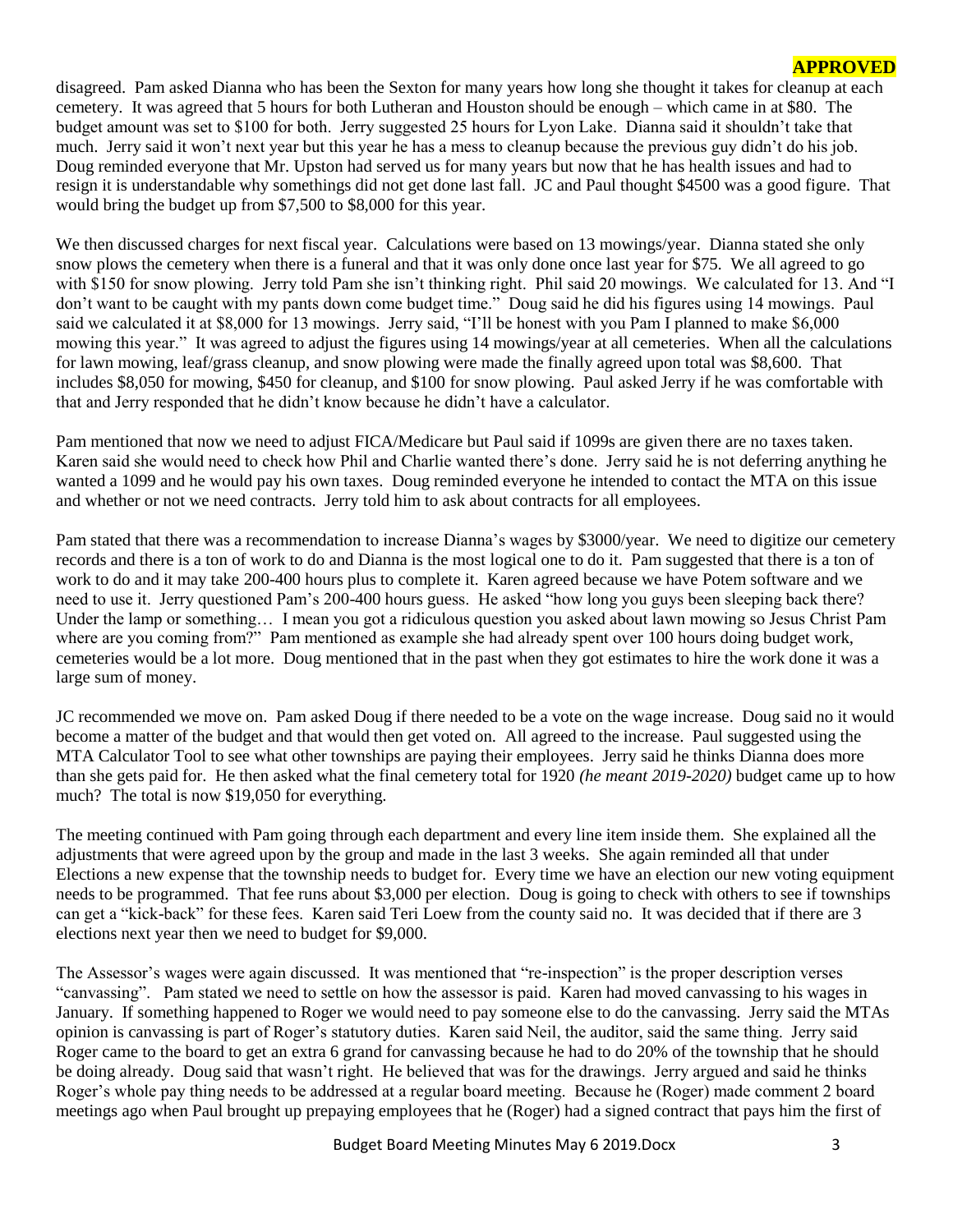every month. Jerry wants to see the contract. He said, "I've been on the board since 2012 and have never seen the contract." Doug showed him the signed 2012 contract and an unsigned 2016 contract. Karen could not find a signed copy. Paul thinks Roger's wages of \$13,000 plus \$6000 for canvassing is very reasonable. Most townships are paying a lot more. He agreed with Pam that the wages should be kept separate from the canvassing fee and only pay the later when canvassing is done. Pam and Paul reminded all about the "prepay" no-no. Karen asked then why did she even change Roger's pay? She thought probably because of what Neil told her. Karen expressed concern that Roger is going to think she is a "damn imbecile" for all the changes to his pay.

Roger suggested that since we don't have a current contract on Roger we need to adjust the last sentence. Roger is an at will employee and the township does not need to give him 2 months' notice to let him go. Nor does he have to give the township notice. Nobody should get two months' time to quit or be let go. Karen and Paul agreed because he could really mess up our books before he left. Jerry said we talk about this later because up in the revenue section there is a question about why does Current Tax line item seems to be decreasing. "Is Roger even doing his job? This is where we make our money from taxes. It was agreed that the Assesses wages and canvassing need to be separated and put back to the way they were. Doug clarified that on the canvassing fee Roger gets just so much per parcel so the fee is actually a little less than \$6,000.

It was agreed to decrease Clerk's Education & Training amount from \$3,000 to \$500. Karen suggested the IT wages be increase. Pam said she would not discuss her own pay. Jerry said we should jump to the bottom line before we decide whether or not to pay her more. Doug agreed it should be more. In lieu of that Karen thought a \$20 telephone allowance could be considered for Pam and maybe herself. Paul said he didn't want one. Doug asked what is a phone allowance. Karen said it is just a \$20 stipend. Jerry expressed concern over cell phone in conducting township business because if anything happened the cops can confiscate the phones and get all kinds of info of them. The subject of IT pay was abandoned and we moved on.

Pam said the 5 year report showed little if any use for Treasurer Education and Training. Paul suggested decreasing it from \$1,500 to \$500. Paul said his wages were over because of an overlap with Angie's pay in November. Karen said no that did not happen. Jerry questioned the note beside Deputy Treasurer Wages. Pam explained it was just a question as the 5 year report has never reflected deputy pay. Paul suggested cutting the budget from \$900 in half to \$450. And adjusting the FICA/Medicare.

Pam shared that per the last budget meeting they inactivated and combined the General Activity department into the Town Hall Department. They also moved expenses and the budget figure of \$24,300 into the Town Hall. Karen is going to call the MTA and ask what the amount they charge us for membership dues. Paul said he got his own \$50 bill that he turned into Karen for payment. It was decided to reduce the budgeted amount for membership fees from \$1,300 to \$300. Also it was noted that Professional Contract Services was used to pay attorney and audit fees. The budget allowed for \$2500. It was recommended to increase this to \$7,500. Doug stated that he hoped next year the amount would be less after the ordinances and marijuana issues are done.

Town Hall Maintenance Building Repair was over due to LEDs being installed. That was a onetime expense so Pam suggested leaving the budget at \$500. Karen didn't think it was enough because when the roof blew off they just paid the bill because it didn't meet the \$500 deductible. JC felt that scenario would be classified as an unusual event that could not have been expected. All agreed to keep the budget at \$500 for this line item.

We discussed the lawn mowing and snow plowing budget for the Town Hall and decided to leave it at \$2,000. Jerry made the comment "Pam it sounds like you are jealous I'm doing more work than you." Pam ignored him. Next item, Karen asked about the Town Hall Rental deposit. It was suggested doing away with the deposit due to then volume of work required to process it for each rental. In place of a deposit it was suggested making a non-refundable down payment to reserve the hall. Paul gave the example that if the cost was \$100, \$25 of that could be put down to reserve the hall. The remainder would be paid when the keys were handed out or folks could pay the whole amount upfront. This needs to be on the agenda for the May  $23<sup>rd</sup>$  board meeting as it requires a vote.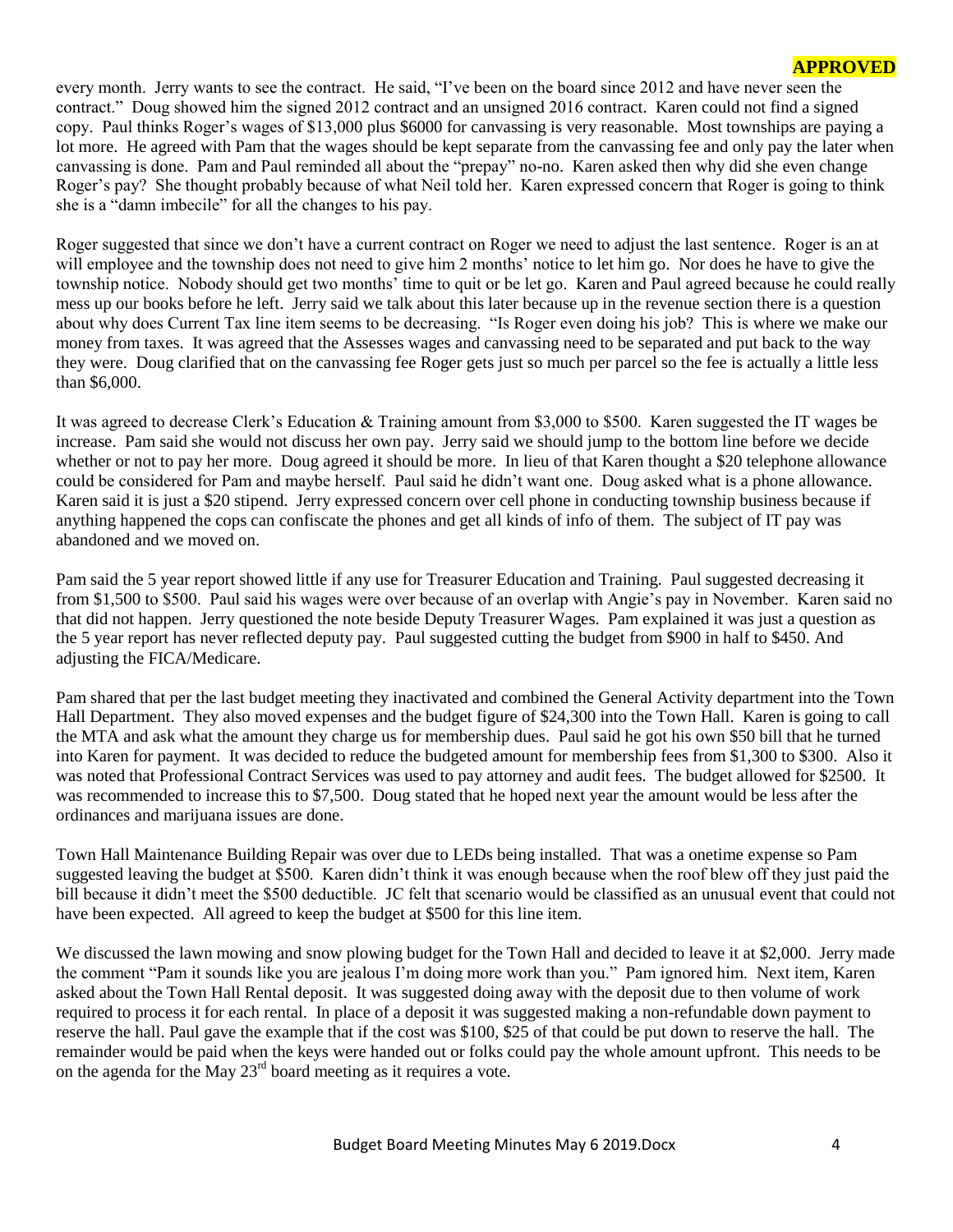Paul mentioned that since the Town Hall is over budget at 108%, it also should be on the agenda because it requires a vote for an amendment. Pam agreed and said the challenge at hand is to find money to cover it. We would revisit this when money was "found".

Dispatch was budgeted for \$10,000. It was agreed to lower this amount to \$6,000 based on the 5 year report and how much are bills have been. Paul suggested we move the extra \$4,000 to Town Hall to help balance there. He also added that we could move the \$1,000 from his Treasurer Department that we had taken away from his Education and Training line item. Also we should consider combining all department Office Supplies line items and move those budgeted amounts to the Town Hall. Pam stated that these are all excellent suggestions.

Due to the increase of permits pulled this year for Inspections, the budget had already been amended in February 2019. It was since noticed that related Admin Fees were not being taxed nor had any 1099s been sent out. Karen has made changes to the payroll to include necessary tax withholdings going forward. Pam recommended for the Inspections Department, we start at \$25,000 next year as that figure seems to be more in tune with yearly actuals. Jerry wants to know what other townships do with their Inspector Fees. He knows some take a percentage out for their townships. For us this is a wash – money in/money out. Paul clarified that we do collect a \$50 Admin Fee but in the past it was decide that the Clerk and her deputy get it in a \$30 for clerk/\$20 for deputy clerk split. Karen said at first she was miffed about taking this money but since working here she has found processing permits is a lot of work and she thinks the fees are appropriate compensation. If the fee was to be taken away she said that's fine but then the Inspectors could come in and deal with all their own permits.

It was noted that for the Planning Commission we need to investigate the FICA/Medicare amounts. Jerry recommended reducing the Planning Commission's Education & Training from \$900 to maybe \$500. All agreed.

Zoning's only change was to include a line item for Jerry's deferred comp expense.

The meeting moved on to discuss expected Revenues. Pam shared that the CURRENT TX item seems to be decreasing when compared to the 5 year history report. She asked what actually is this tax. Paul said he thinks it's the revenue we get from taxes. Pam asked why then does it appear to be going down. Paul said we need to check with assessing. Everything he gets comes from there. It would be whatever the taxable value is and his tax system generates how much it's supposed to be. Pam & JC asked Paul if he could run a report for 5 years back to see what his figures show. Jerry wanted another 5 year printout from Roger on each parcel. Paul showed us how he can run a Quick Tax Disbursement Report that shows amounts for checks he cuts. He stated that only changes in assessing can cause tax changes. In order for him to change taxes the township would have to agree to increase everyone's taxes. Paul could not explain why CURRENT TAX seems to be going down but he did offer to look at it.

Paul stated he is finished balancing with the county and explained how he can manipulate his tax system to run past reports. Jerry offered "not to get into a big conversation right now, but that's the question he tried to ask at the last board meeting when Roger blew up…" Karen said Roger gets very defensive. He needs to let us know this stuff. Jerry stated he was going to talk to Doug later tonight about this stuff. Pam mentioned that we all need to get on the same page. The figure needed for our budget work comes from Paul's tax program. Paul agreed. Pam said if she was to ask Roger he wouldn't have a clue about this budget stuff. Jerry stated that's why we need to ask him for a five year report.

Pam said the point is that Paul is the one that provides an amount for the CURRENT TAX line item in the budget. Jerry countered, "But it is driven off Roger's assessing and the taxable amount." Paul said he (Paul) could run a Quick Tax Disbursement Report and get a pretty good idea what's up with the amount. Jerry said, "Yes, but I want to see more detail. I want to see it by parcel.

Moving on, Paul stated that the Delinquent Property Tax should be coming in June. He reminded everyone that at our last board meeting the county explained how the figure is whatever it needs to be to make us whole. He said it looks like it will be right around \$2,000.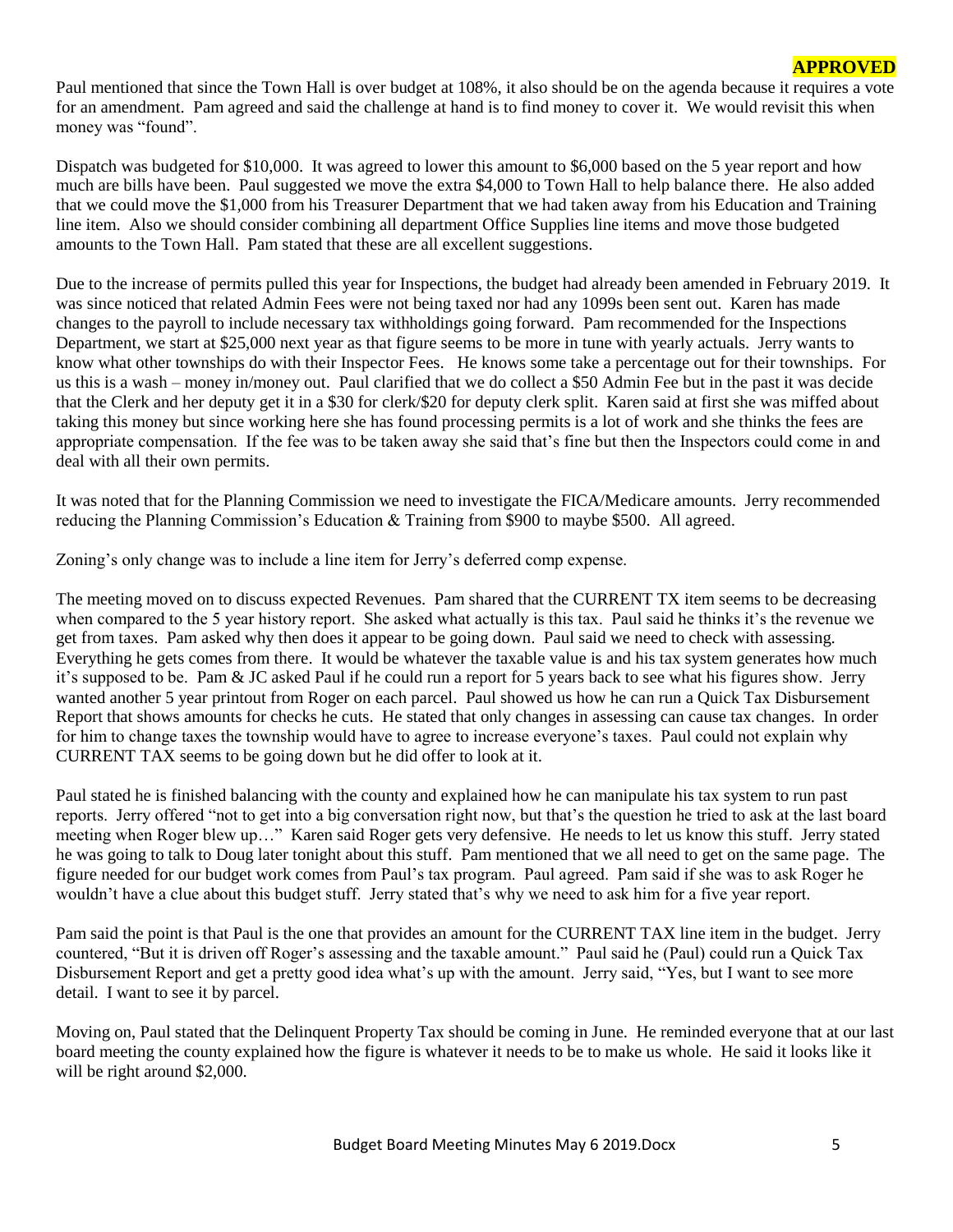Pam mentioned that in the past 5 years the LOCAL COMMUNITY STABILIZATION amount came in at \$29,547. This year only \$944 was deposited on March 31<sup>st</sup>. "Why so little?" Paul said he doesn't know about this Stabilization amount. He hasn't seen it. Pam mentioned it was hard to investigate it because there were no notes on the deposits – just a dollar amount put into that account. Karen suggested looking up the actual check that was received to see if there is any info there. Paul agreed to look into this with Karen.

Next we discussed the SUMMER TAX COLLECTION FEE. Past years show a dollar amount but there is zero for this year (2018-2019). Paul thinks Angie would have collected that. Normally it comes from the school districts. Pam said we just need to know the amount for this year's final amendments and for next year's proposed budgets. Paul admitted he's still learning but his understanding is we collect school taxes for them and they pay us a percentage to do the tax collection. Linda at CISD said the last 2 years we got \$2,389.50. Paul said he thinks we may take this out of the actual tax disbursement and that is why we do not see a check coming in for it, but he's never done a summer tax collection so he is not sure how we get the money. It could have been allocated to the wrong account. He said he'd do some checking but he's still trying to figure out all the summer tax stuff.

As for the ECKFORD FIRE PROTECTION FEE, we get that in June and that Chief Damon would get the actual figure for us at a meeting on May  $20^{th}$ . The amount is budgeted for \$25,000 but last year we only received \$22,500.

INTEREST & DIVIDENDS – Pam stated that we had received a check from Calhoun County that specifically said the money was dedicated to upkeep of Houston and Lyon Lake cemeteries. JC & Karen said this needs to be moved to Cemetery Income.

Under MISCELLANEOUS INCOME there are two deposits. One for a payroll refund. JC & Karen said this had to stay here because it was from 2017 – a prior year. So we will leave it as Income for now. The other deposit was a refund of Insurance money paid. JC said that technically this has to be moved out of revenue and moved to reduce expenses against our insurance expenditures that were paid. Karen will make the transfer.

Pam stated that even with everything that had been discussed we still did not balance. Our expenditures are higher than our actual and expected revenue/income.

Next we addressed the special funds for Lyon Lake Street Lights, Lyon Lake Weeds, Roads, Fire Fund, and Public Safety. It was generally agreed that no one person knew exactly how these funds work. Pam gave the example that even though we have a special assessment for Lyon Lake Street Lights; Karen pays those bills out of the Township General Ledger because there is no expenditure account set up inside the fund. Pam mentioned then that is one reason why the Town Hall Depart is over budget. All agreed. Paul said he receives taxes and disburses money into the special assessment funds. It's Karen's job to pay bills out of those funds. She needs to set up expenditure accounts in the funds to be able to write checks against them. Karen said she tried to do but it didn't work. Karen will call BSA and work with them.

Karen pointed out that originally the Roads Fund was not in the budget. In January there was an amendment to put \$100,000 into the budget for Roads so they could pay the bill. Pam pointed out that when this was done, it caused the fund to have a deficit of about \$24,000. This was because the amendment was to increase budget expenses but addition revenue to cover the expense was not considered. JC stated that there has to be some sort of accountability for each special assessment to bring in money and applicable bills need to be paid against that specific money. Paul will check the dollars for all special assessment fund accounts.

Pam asked what the 301 PUBLIC SAFTY BANK ACCOUNT FUND is. Paul thought it was the Fire Truck Fund. Jerry asked if it was the one with \$61,000 in it. There followed much confusion as to what was what between the 205 Public Safety Fund, the 206 Fire Fund, and the 301 Public Safety Bank Account Fund. Karen said she had moved the money from the old 205 Fire Truck Fund to the new 206 Fire Fund and inactivated the 205. Paul said the 206 is the Fire Turnout Gear. He thinks Neil, the auditor, may have to help us with transferring money left over from the 205 Fire Truck Fund – similar to Sewer Debt Elimination. Paul doesn't know what we have to do with that, if anything.

Jerry asked when the next audit is. Both Paul and Karen suggested it should be scheduled soon.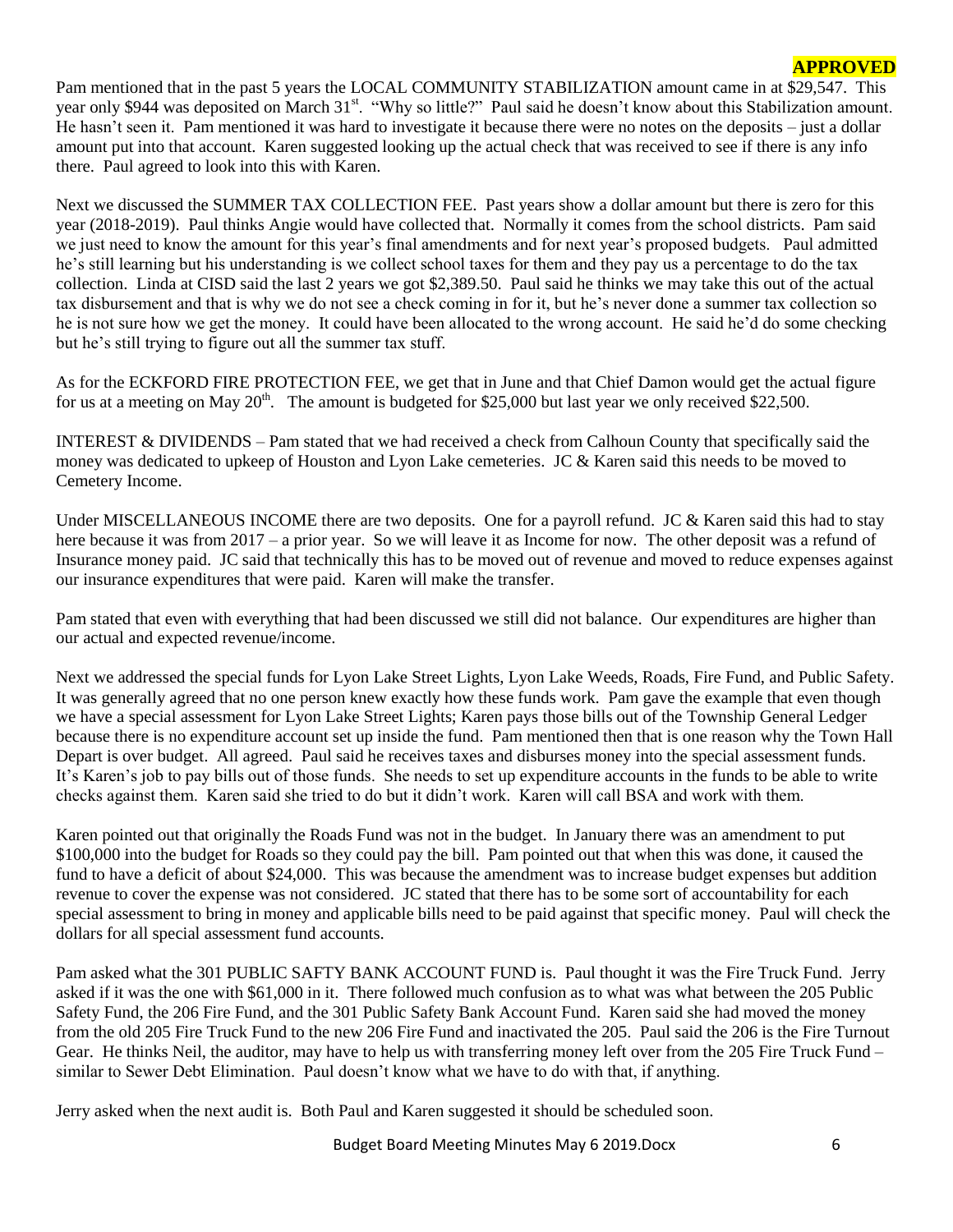Pam stated that the \$6,537 amount was what was left over after the new fire truck was paid off and that is the amount that got moved to the new 206 Fire Equipment Fund. Paul disagreed and said no, it's the 301 Fund. Pam said she was pretty sure the 301 Fund was the bank account that was used to pay off the fire truck loan and the 205 Fund managed the money. Both the 205 and the 301 are labelled PUBLIC SAFETY. Then when the new millage for fire equipment came in, Karen closed out the 205 fund and put both the money left from the new fire truck and the millage for fire equipment in the new 206 Fund now called FIRE EQUIPMENT FUND. Needs investigation.

Jerry added that the Public Safety Fund was created 3-4 years ago for better clarification. Doug didn't remember this. Karen said she doesn't get it. The old 205 Fund is all zeros. Paul offered to look into this some more for us. Everyone agreed all the special assessment funds need work.

Paul told us that his 703 Tax Account Fund is what he uses to collect and disburse taxes. It's simply taxes in/taxes out. It does not get budgeted. He added that the special assessment funds receive money but until bills come in there is no expenditures of those funds.

Next we discussed Drains verses Drains at Large. Karen asked what is the difference between the two. Paul explained that the taxes he collects for drains from residents go to the County Drains Office. The Drains at Large is a special assessment that the county bills the township for and the townships need to budget for it. Jerry said he thinks Drains at Large is what the county is hosing us for and the Drain Assessment is like what residents get assessed for if a drain goes through their property. Pam said the bottom line is we need to amend the budget and get Drains at Large on it.

Doug mentioned we need to also get Audit Fees into the budget. All agreed. Paul suggested moving the audit up. Karen said she would call Gabridge in the morning. Paul suggested getting it in September or something. Pam summed up the needed amendments here as \$5,000 for audit and \$16,700 (amount normally around \$8,000 but we haven't paid for two years) for Drains at Large. Jerry said so we need like 50 grand to balance. Karen reminded everyone this needs an amendment at the next board meeting. She thinks what happened was the previous treasurer went through and inactivated a lot of stuff with zero balances. Those don't show up on reports, so Drains at Large got omitted from the budgets. Karen offered to check on these.

Jerry wanted to discuss the money we are in the hole for. He shared with us "that's why I keep mentioning at the board meetings that we get our money from taxes. And I hate to say that but I wasn't telling Roger that when he came up to say -- Oh and by the way he was talking about me at the last board meeting – that you want everybody's taxes raised." Jerry went on to add that was not his purpose of his question of him. "My question is he is not taxing our individuals – either not correctly or not fairly along with other people in the same situation. That's the bottom line." Karen added "the thing of it is you are asking these questions of Roger not because you are trying to fill your pockets but because you are trying to make sure Fredonia Township has money."

Pam said her biggest observation in going through all this budget work is that she can see we diligent in considering all our expenses/expenditures but are we monitoring our revenue/income as closely. Are we including everything we possibly can? Jerry mentioned he knows we have a general fund balance but we shouldn't have to be dipping into it to pay bills. "I'm telling you we need to start with Roger. He provides the assessments and that's where we get our money from." Pam stated that that won't help us here and now. Jerry countered, "I know but I'm telling you we HAVE to start there. I am not saying Roger is doing anything wrong, but we need to start there."

Pam wrapped up the meeting saying we have to get the special assessment funds sorted out and come up with figures for revenue/income and see where we are. Karen again mentioned she cannot set the Drain figure until we have a meeting but she can get the other ones figured out. Jerry added, "The County, I think it was 4 or 5 years ago, when they did that Drain at Large deal. That was Kathryn . The chick that didn't know what a drain looks like or anything about a drain. Her budget was broke so she knew a lot about books so she threw her weight around. Nothing against women but..." Paul interrupted him with "Are we done? I'm trying to save you Jerry." Pam added "so we still are not balanced." Doug agreed. Karen suggested that we need to set another meeting. Jerry agreed and said it had to be before they went on vacation next Monday night.